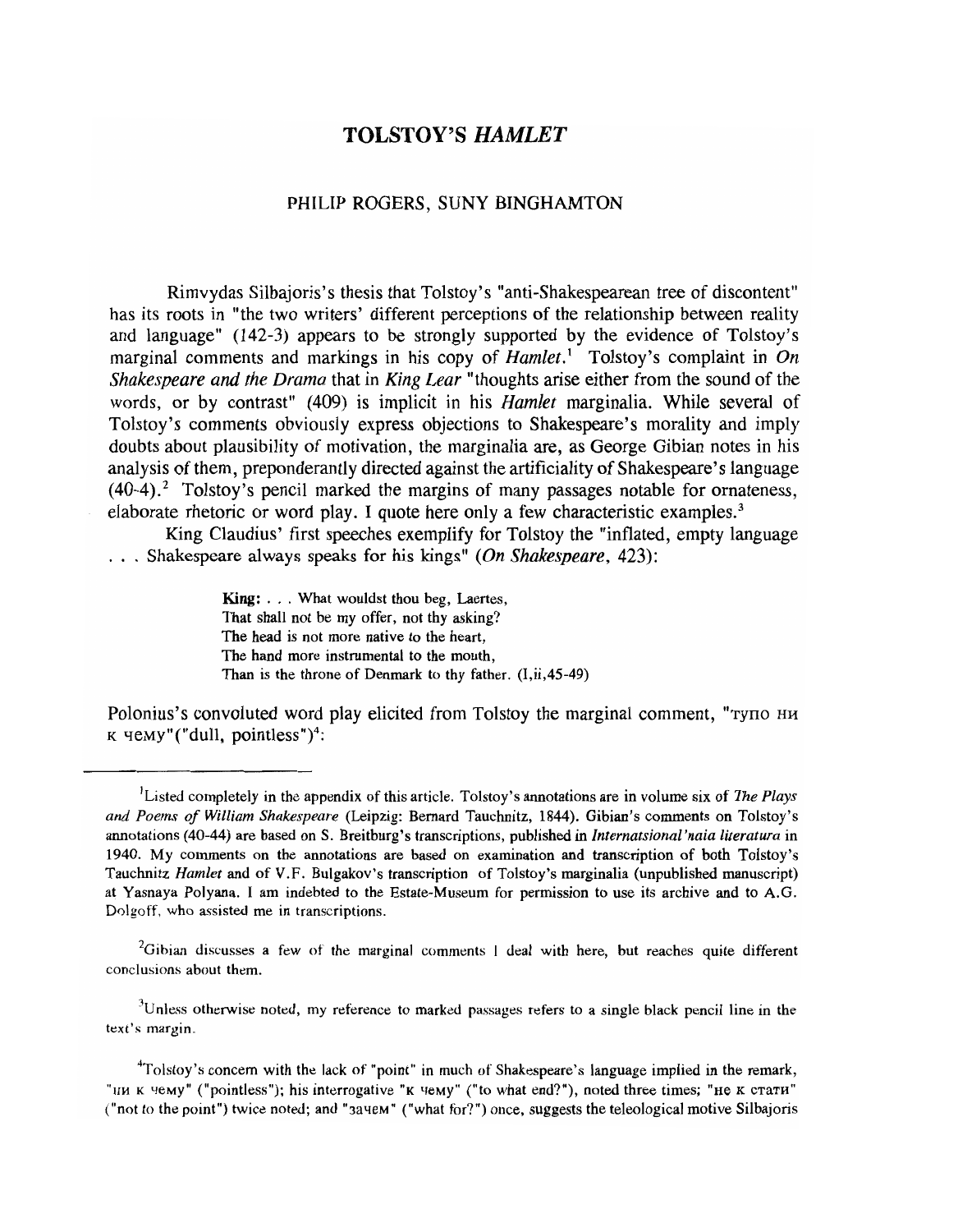#### 56 TOLSTOY STUDIES JOURNAL

Polonius: . . . Your noble son is mad. Mad call I it, for, to define true madness, What is't but to be nothing else but mad?

Mad let us grant him then; and now remains That we find out the cause of this effect, Or rather say, the cause of this defect, For this effect defective comes by cause. (II,ii,92-94;100-103)

Hamlet's poem to Ophelia, "Doubt thou the stars are fire,  $\ell$  Doubt that the sun doth move. Doubt truth to be a liar, / But never doubt I love." (II, ii, 115-118) Tolstoy considers simply "глупо" ("stupid"). Tolstoy also marked the margin of Polonius's "short tale" of Hamlet's decline:

> And he, repelled, a short tale to make, Fell into a sadness, then into a fast, Thence into a watch, thence into a weakness, Thence into a lightness, and, by this declension, Into the madness wherein he now raves."  $(II, ii, 145-149)$

The first meeting of Hamlet with Rosencrantz and Guildenstern is marked with the comment "всё один язык у всех" ("Everyone speaks the same way"). This marked passage, which unfolds from Hamlet's metaphor of Denmark as a prison, culminates in an exchange which indeed shows the three men to be speaking, stichomythically, the same figurative language: $5$ 

> Hamlet: O God, I could be bounded in a nutshell and count myself a king of infinite space, were it not that I have bad dreams.

> Guildenstern: Which dreams indeed are ambition, for the very substance of the ambitious is merely the shadow of a dream.

Hamlet: A dream itself is but a shadow.

Rosencrantz: Truly, and I hold ambition of so airy and light a quality that it is but a shadow's shadow. (II, ii,245-251)

Hamlet's playful self-description, "I am but mad north-northwest: when the wind is southerly I know a hawk from a handsaw" (II,ii,349-350) elicited from Tolstoy a marginal "б.с." [без содержания?] (without content?). The conceits of Hamlet's speeches to Ophelia in III,i,111-114;119-127;131-138 ("Get thee to a nunnery") likewise are noted with marginal lines and question marks.

identifies as fundamental to Tolstoy's aesthetic.

<sup>&</sup>lt;sup>5</sup>Gibian finds Tolstoy's claim that all characters speak the same language to be simply "wrong in the matter of fact"(43). Neither Tolstoy's nor Gibian's generalization is valid: sometimes their speech is similar, sometimes individualized.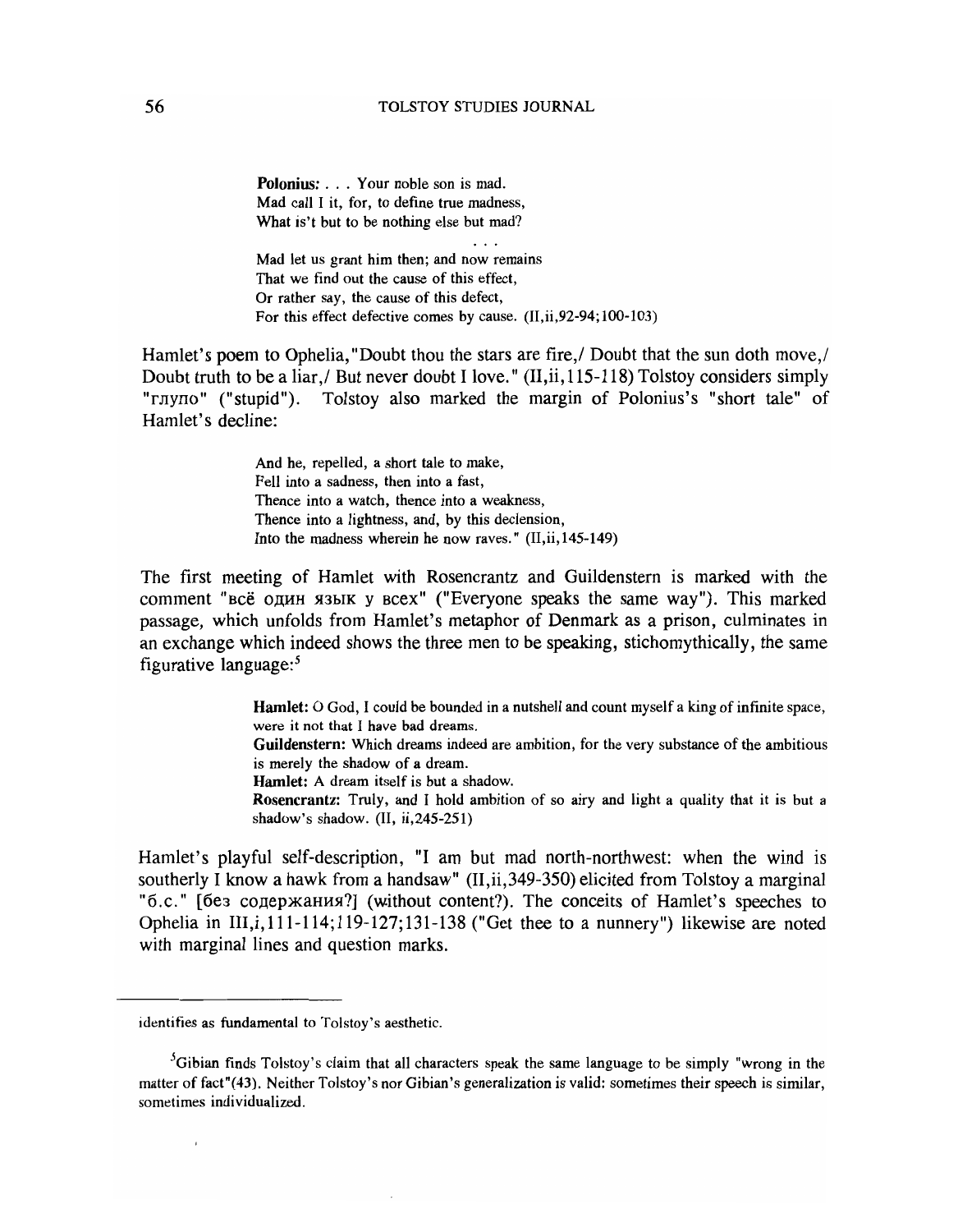Hamlet's punning exchange with Polonius on the subject of his acting (marked again "6.c. ") provides a nice example of what Silbajoris describes as the "word and its shadow grinning foolishly at each other" (143):

> Hamlet: "What did you enact? Polonius: I did enact Julius Caesar. I was killed i' th' Capitol; Brutus killed me. Hamlet: It was a brute part of him to kill so capital a calf there.... " (lII,ii,88-94)

The entire passage from which the above exchange is drawn (III,  $\ddot{\text{i}}$ ,  $\ddot{\text{ii}}$ ,  $\ddot{\text{ii}}$ ,  $\ddot{\text{iii}}$ ), all marked "6.c.," offends too in Hamlet's bawdy, punning exchange with Ophelia on "country manners, " of which Tolstoy singles out for separate underlining (not, presumably, because of its artifice), "That's a fair thought to lie between maids' legs." Tolstoy also objected to several passages in III,iv in which Hamlet confronts his mother in her room. The entire speech comparing his father to Claudius ("See what a grace was seated on this brow. . ." 56-87) is judged by Tolstoy as "искуств. ни одного натурального слова." ("artificial. not one natural word"). Of Hamlet's summing up of Claudius as "a murderer and a villain,  $/A$  slave that is not twentieth part of the tithe of your precedent lord. . ."  $(III, iv.98-100)$  Tolstoy underlines "twentieth. . .tithe," and dismisses the figure with the marginal sarcasm, "арифметика" ("arithmetic"). In the same scene he underlines as well two further instances of paradoxical word play, "Forgive me this my virtue," and "I must be cruel only to be kind" (III,iv, 156; 182). Also marginally noted here with a question mark are Hamlet's elaborately metaphorical advice to his mother, "No, in despite of sense and secrecy, Unpeg the basket on the house's top, Let the birds fly. . . And break your own neck down" (III,iv,196-2oo) and his figure for the planned revenge against Rosencrantz and Guildenstern, "...'tis the sport to have the enginer [sic]/ Hoist with his own petard, and 't shall go hard/ But I will delve one yard below their mines/ And blow them at the moon..."  $(III, iv, 210-213)$ .

The elaborate figures and stichomythia that characterize Hamlet's exchanges with Rosencrantz and Guildenstern again draw marginal fire from Tolstoy in IV,ii. where he  $\mu$  inquires sarcastically, " $\mu$ олжно быть [остроумно]"<sup>6</sup> (This is supposed to be [witty]?)

> Rosencrantz: Take you me for a sponge, my lord? Hamlet: Ay, sir, that soaks up the King's countenance. He keeps them, like an ape in the corner of his jaw, first mouthed, to be last swallowed. When he needs what you have gleaned, it is but squeezing you and, sponge, you shall be dry again.

Rosenkrantz: My lord, you must tell us where the body is and go with us to the King. Hamlet: The body is with the King, but the King is not with the body. The King is a thing.

 $6"O$  строумно" is a guess. The word is smudged and unclear.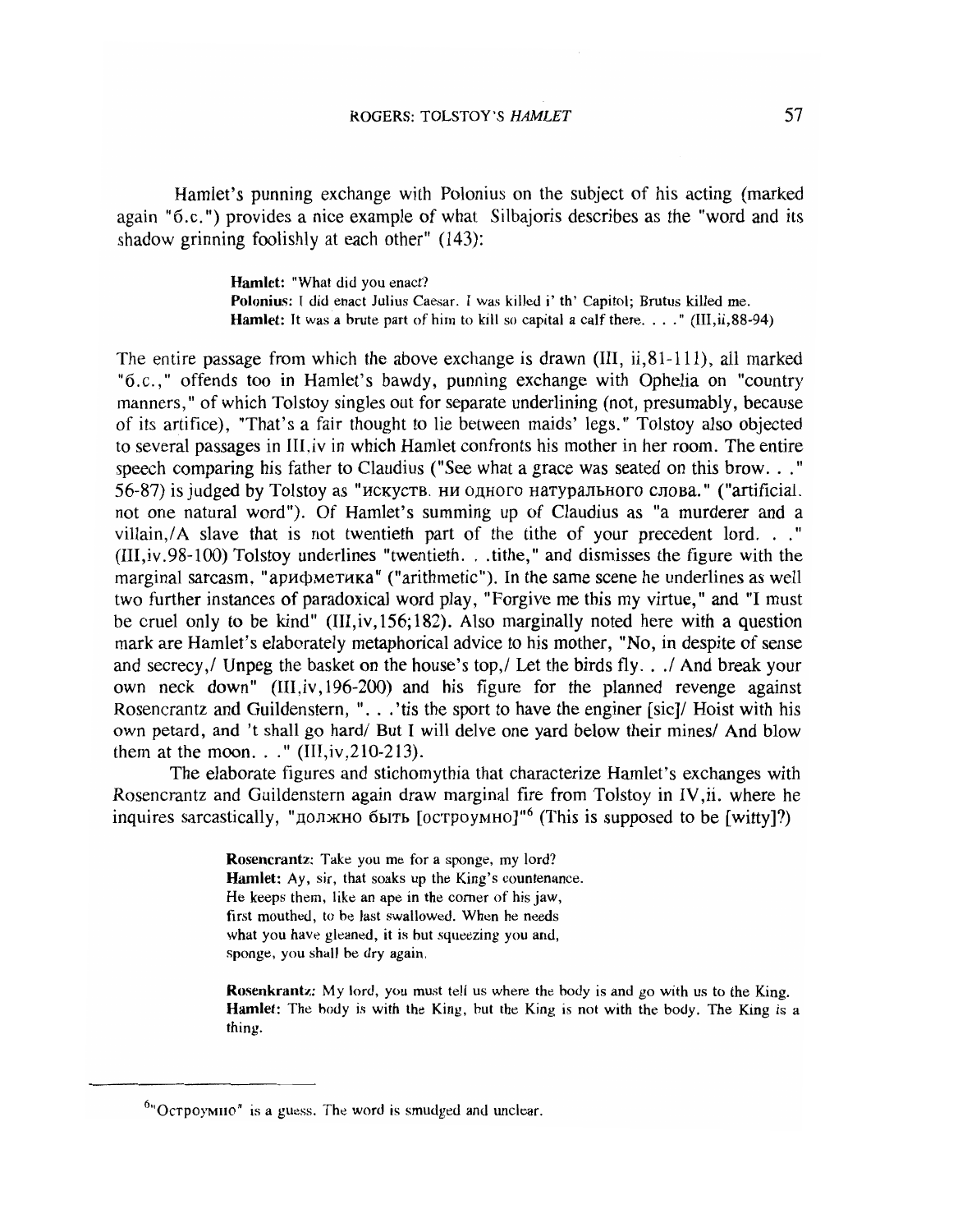## 58 TOLSTOY STUDIES JOURNAL

Guildenstern: A thing, my lord? Hamlet: Of nothing. (IV,ii,12-13;15-18;21-26)

Tolstoy's final marginal comment that appears to be directed exclusively at Shakespeare's language in *Hamlet* is seen in V,i, the dialogue between the gravediggers on the subject of Ophelia's death and burial:

> Clown: "Here lies the water--good. Here stands the man--good. If the man go to this water and drown himself, it is, will he nill he, he goes; mark you that. But if the water come to him and drown him, he drowns not himself. Argal, he that is not guilty of his own death shortens not his own life" (V,i, 13-17).

Of this whole passage  $(V, i, 3-35)$  Tolstoy noted "глупо, скучно, претенциозно" ("stupid, boring, pretentious").

The evidence of these markings clearly supports Silbajoris' thesis that Tolstoy objected to Shakespeare's use of language as an end in itself; obviously Tolstoy disliked the above and many similar passages in *Hamlet* which to him appeared to disconnect language from human reality. Yet Tolstoy's *Hamlet* marginalia also raise a question which requires further interpretation of his response to Shakespeare's language: why does Tolstoy finally have so little to say about the language of *Hamlet* (or of any other play) in *On Shakespeare and the Drama?* While the quantity and vehemence of his marginalia suggest that Tolstoy planned to deal at some length with Shakespeare's language in the discussion of *Hamlet* he originally intended to include in *On Shakespeare and the Drama*<sup>7</sup>, the discussion of *Hamlet* says little about Shakespeare's language, focusing instead on Hamlet's lack of any character. Indeed, while the essay makes suggestive general comments on such topics as the lack of individuality in characters' speech and the inappropriateness of speeches to their dramatic context, it offers almost nothing in the way of specific objections to Shakespeare's language, especially in its relation to reality, beyond the observation, noted above, that in *King Lear* "thoughts arise from the sounds of words and from contrast" (409). Thus Silbajoris is perforce obliged to supplement Tolstoy's remarks with what "Tolstoy might have said" (143).<sup>8</sup> So it is not after all surprising that, as Morson notes (126), Shakespeare's language is generally overlooked as the source of Tolstoy's animus.

In the remainder of this essay I would like to speculate on why Tolstoy did not in fact say what he "might have said" (and indeed appeared fully prepared to say) about language and reality in *Hamlet* and why too he may have abandoned his intention to treat

<sup>7</sup>Gibian (40) explains the evidence suggesting Tolstoy originally intended *Hamlet* as "the second target" in a "double-barreled attack."

 $8$ Silbajoris' reading of Tolstoy's mind here is to me both ingenious and fully persuasive. I question, however, his apparently unqualified seconding of Tolstoy's complaints about Shakespeare's language, especially the conclusion that Shakespeare "merely constructs complex literary texts" (145).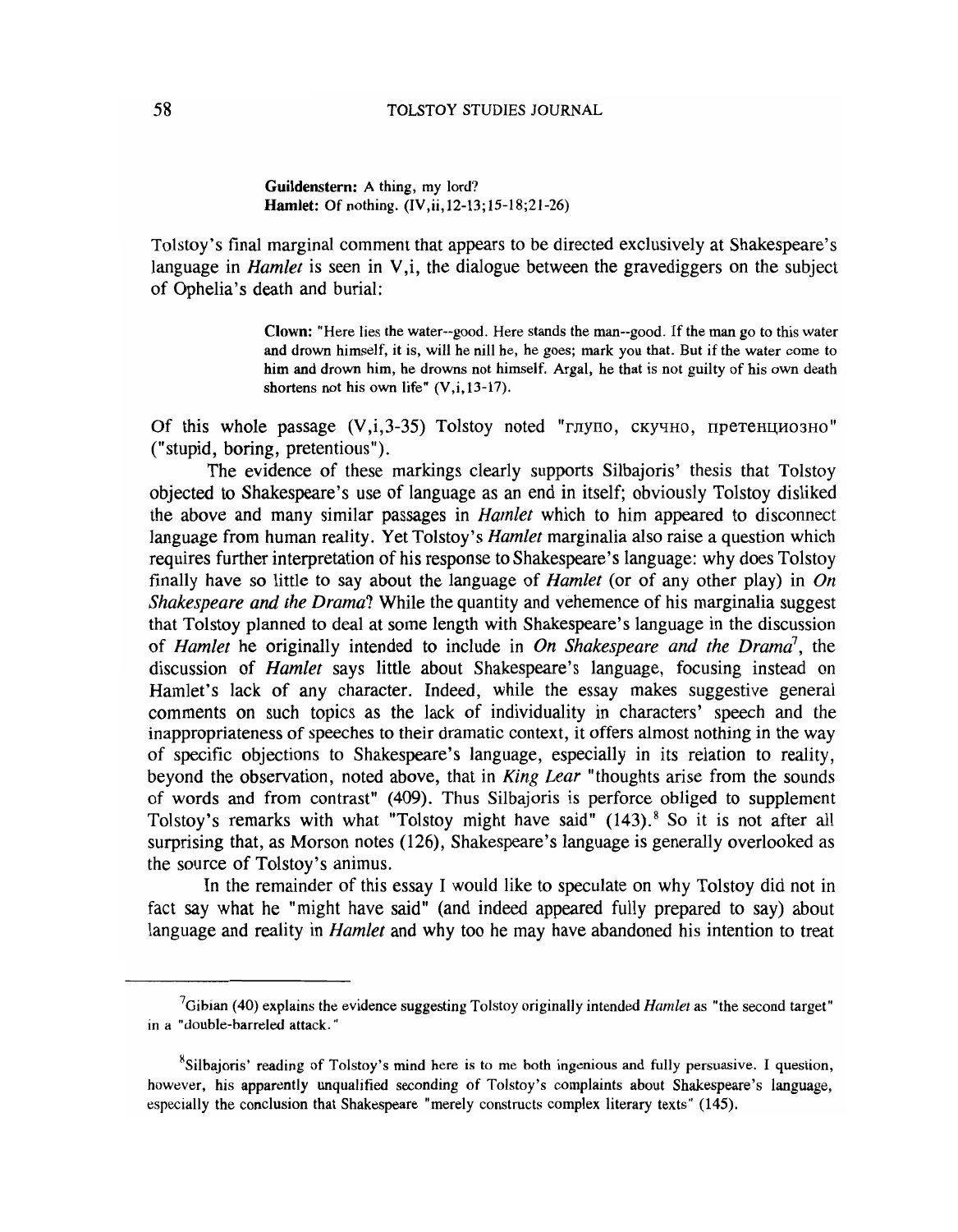*Hamlet* as fully as he dealt with *King Lear.* 

A critique of language in *Hamlet,* from the point of view Silbajoris assumes for Tolstoy, confronts the problem of the play's own consciousness of words and referents, for both Hamlet and *Hamlet* anticipate and thematize Tolstoy's position on language.<sup>9</sup> The relation of word to matter in *Hamlet* is pervasively figured:

> Polonius: What do you read, my lord? Hamlet: Words, words, words. Polonius: What is the matter, my lord? Hamlet: Between who? Polonius: I mean the matter that you read, my lord. (II, ii, 188-193).

Tolstoy marked not merely the ornate, rhetorical passages of *Hamlet,* but also most of the passages whose subject points to Tolstoy's: the disjunction of words and matter, art and the nature it represents. His comments suggest that in choosing to criticize the artificiality of language in *Hamlet,* he is drawn into the thematics of the play itself. Hamlet has taken the "words, words, words" out of Tolstoy's mouth: his advice to the players, a passage Tolstoy heavily marked (both with pencil lines and the bending back of the page, as well as with marginal comments) is perhaps the single best known statement in any literary work about the "right," minimally-mediated relationship of words to nature in art's imitation of humanity:

> Suit the action to the word, the word to the action, with this special observance, that you o'erstep not the modesty of nature. For anything so o'erdone is from the purpose of playing, whose end, both at the tirst and now, was and is, to hold, as 'twere, the mirror up to nature; to show virtue her own feature, scorn her own image, and the very age and body of the time his form and pressure."  $(III, ii, 15{\text -}20)^{10}$

The absoluteness of this assertion, especially its emphatic "both at the first and now, was and is" recalls the enunciation of a similar aesthetic credo: "Герой же моей повести. . . всегда был, есть, и будет прекрасен -- правда" ("The hero of my tale...always was, is, and will be beautiful--the truth") (PSS 4:59). Both the tone and content of Hamlet's indignation at the popular success of egregiously false art would not be out of place in *What is Art?:* 

<sup>&</sup>lt;sup>9</sup>A useful study of the thematics of disjoined words and referents in *Hamlet* is accomplished by Margaret W. Ferguson.

 $10^{\circ}$ Compare the early diary entry of Tolstoy, noted in Silbajoris' account of the development of his aesthetic thinking (14): "L'imagination est Ie miroir [de lal nature.... La plus belle imagination est Ie miroir Ie plus clair et Ie plus vrai ... " [" lmagination is the mirror of nature.... The most beautiful imagination is the clearest and most true mirror."  $(PSS 45:69)$ .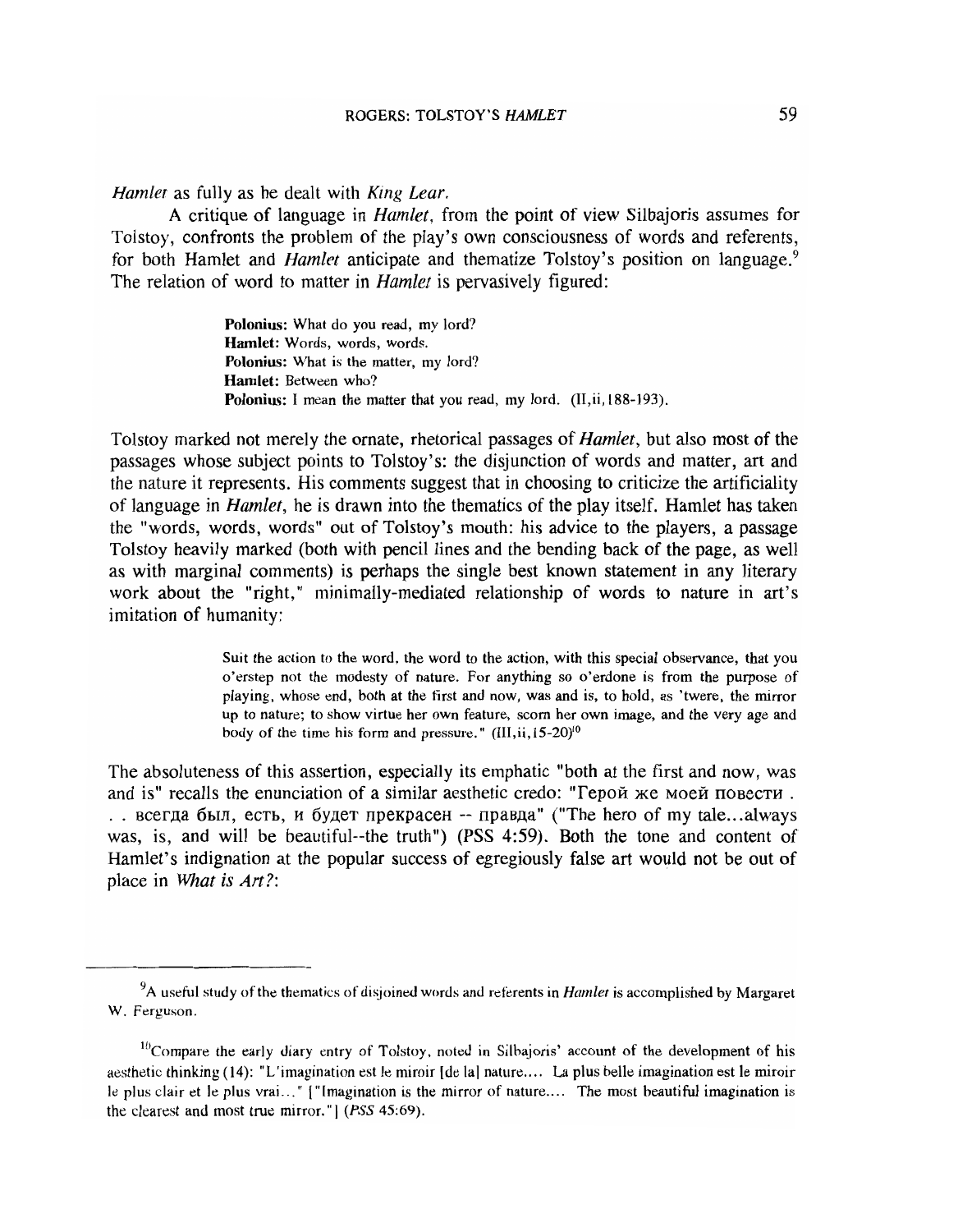0, there be players that I have seen play, and heard others praise, and that highly (not to speak it profanely), that neither having th' accent of Christians, nor the gait of Christian, pagan, nor man, have so strutted and bellowed that I have thought some of Nature's journeymen had made men, and not made them well, they imitated humanity so abominably."  $(III, ii, 24-29)$ 

On Hamlet's advice to the players Tolstoy commented "неуместная вставка" ("a misplaced insertion"). This is not surprising; inasmuch as the mirror principle Hamlet advocates conflicts absolutely with Tolstoy's perception of Hamlet's practice, the principle must be judged entirely out of place in his mouth. To seek a unified explanation of Hamlet's language theory and practice, the method in his word-madness,  $\frac{11}{11}$  would be to discover Hamlet in possession of a character, and that, of course, Tolstoy denies. Yet even if Hamlet is an inappropriate spokesman for naturalness of representation, his exposition of "the purpose of playing" (in effect, an answer to the question, "what is art?") nonetheless unsettles the basis of Tolstoy's critique of unnatural language in *Hamlet.* A play so pervasively concerned (as Tolstoy apparently recognized) with the ways in which figurative language (mis)represents reality--the very terms in which Tolstoy means to judge it--cannot plausibly be faulted for its figurative language, especially when the art of those same figures so often represents the "matter" of (mis)representation. Hamlet is not the only character in the play to comment on disjunctions of art and nature. Queen Gertrude's objection to Polonius' maddeningly circular speech on madness ("Your noble son is mad.... ") could be mistaken for one of Tolstoy's marginal complaints: like him, she demands "more matter, with less art" (II,ii,95). Did the Queen's impatience with Polonius's art perhaps infect Tolstoy? Polonius further enriches the play's concern with the problem of art and matter when, to placate the Queen he attempts artless speech: "Madam, I swear I use no art at all./That he's mad, 'tis true: 'tis true 'tis pity./And pity 'tis 'tis true--a foolish figure./But farewell it, for I will use no art"  $(II, ii, 96-99)$ . Here Polonius enacts the predicament of an aesthetic that aspires to artless truthfulness in the renunciation of figures, yet discovers nonetheless not nature in the mirror, but its own foolish figuring. Not surprisingly, Tolstoy also finds this passage "HM K HeMy" ("pointless") for the purposes of his critique.

King Claudius too reflects on the disjunction of truth and art, nature and its representation in words. Here the theme takes on a moral dimension: his guilt is expressed as a disjunction that renders his prayers futile: "My words fly up, my thoughts remain below./ Words without thoughts never to heaven go" (III, iii, 97-98). Tolstoy marked a similar speech of the king in which the disjunction of deed and painted word is expressed in painted words: "The harlot's cheek, beautied with plast'ring art,/Is not more ugly to the thing that helps *itl* Than is my deed to my most painted word" (III,i,51-53). Hamlet's exchange with Ophelia on the incompatibility of beauty and honesty presents the same disjunction in yet another context:

 $<sup>11</sup>$  For which see Ferguson.</sup>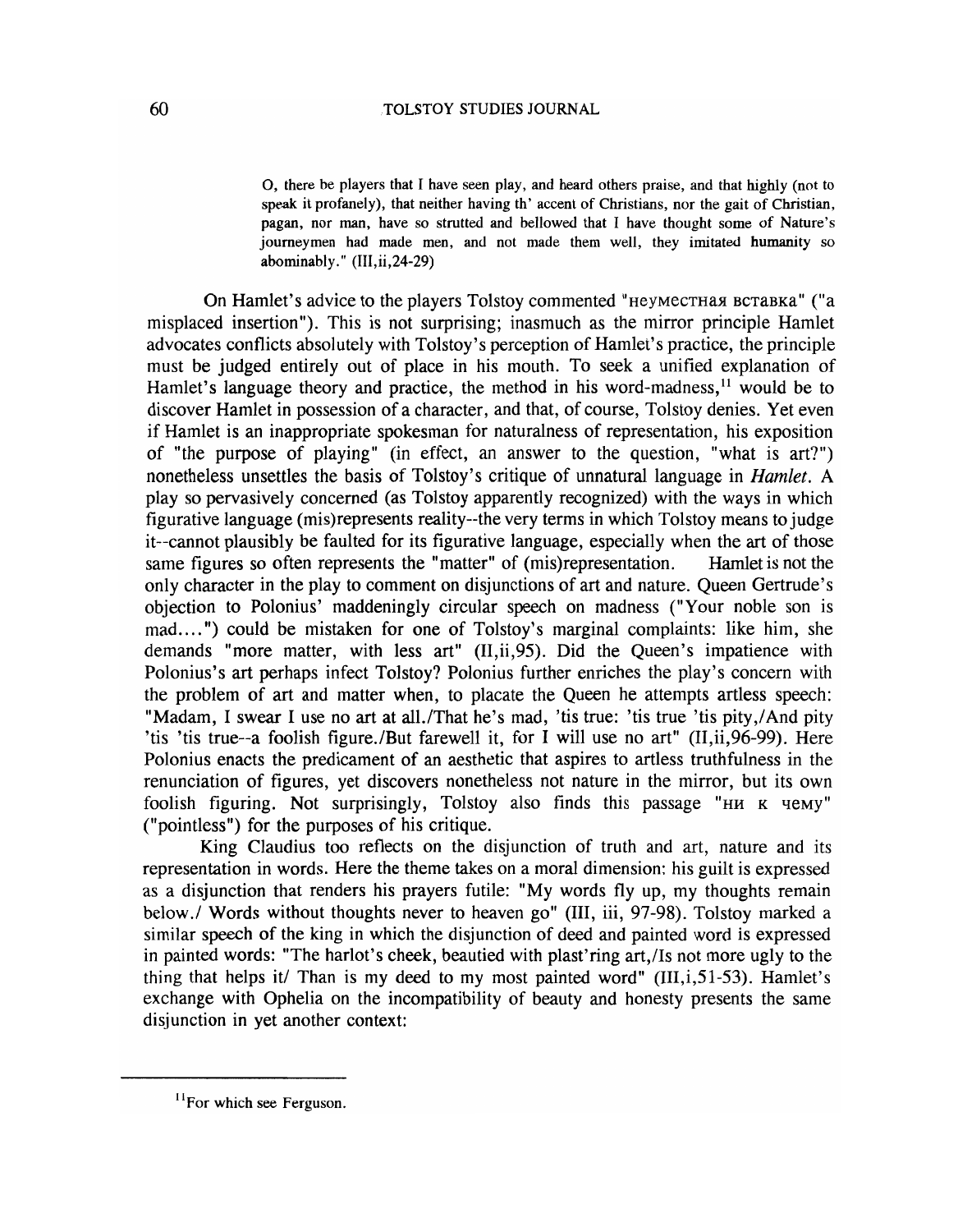Hamlet: ...If you be honest and fair, your honesty should admit no discourse to your beauty.

Ophelia: Could beauty, my lord, have better commerce than with honesty?

Hamlet: Ay, truly; for the power of beauty will sooner transform honesty from what it is to a bawd than the force of honesty can translate beauty into his likeness. This was sometime a paradox, but now the time gives it proof.  $(III, i, 107-114)$ 

Tolstoy noted this assertion of the superior force of beauty to that of honesty (" Ay, truly ... proof") with marginal line and question mark.

*Hamlet* likewise represents the obverse of such disjunction in the circumstance of false words representing truths. Thus the "false fire" (III,ii,243) of the "Mousetrap" (the play within the play) reveals the King's true guilt, and Hamlet's mad words conceal his method and expose the false rhetoric of King Claudius (Ferguson 293). Inasmuch as the dramatically central "false fire" of "Mousetrap" and mad words of Hamlet both imply concealment as the motive of artifice and require interpretation in the discovery of their matter, they suggest the "method" of reading the play's artful language generally.

Suffice it here to conclude that in questioning the language of *Hamlet* Tolstoy inescapably exposed himself to the infection of its own questioning. Thus his comments are best read as an argument with *Hamlet,* his thinking *with* the play, rather than a final formulation of it or of a critique of Shakespeare's language. "Искуств, ни одного HaTYPAJIHHOTO CJIOBA" [artific. not one natural word] and similar remarks reply to Hamlet's claim to hold a mirror up to nature, but do not suggest the basis for criticism that might deal with the complexity of the play's preoccupation with art and matter, language and reality. For scoring the palpable hit on Shakespeare that Tolstoy desired, *King Lear*  was an easier target.

#### APPENDIX

In addition to writing marginal comments, Tolstoy marked his copy of *Hamlet* with vertical marginal lines (to indicate a passage of several lines), folded page comers, underlined words and sentences, and question marks. Except for one fingernail impression marking (a device he used fairly often in other books), and one in red pencil, all are in black pencil. Act, scene and line references are to the Norton edition. Because line numbering varies in different editions of *Hamlet,* I also provide here the first and last words of marked passages. Editorial speculation is [bracketed].

I.i.12-13. "If you do meet. ..bid them make haste." Marginal line. Additionally, "the rivals" is underlined.

I.i.40. "Peace, break thee off." Marginal question mark.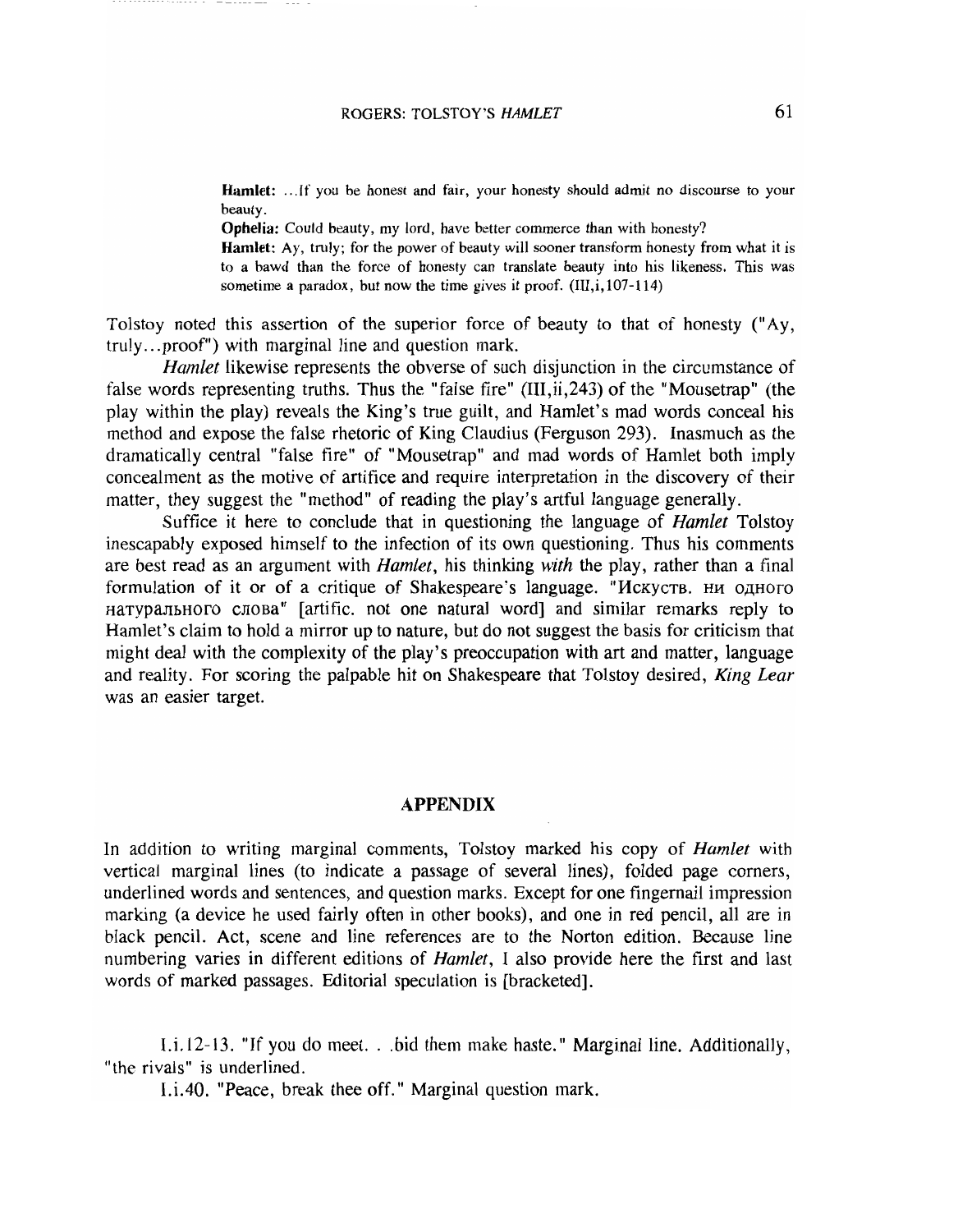I.i.49. "It is offended." Marginal question mark.

I.ii.46-48. "That shall not be... to thy father." Marginal line.

II.ii.93-100. "Mad call I it.  $\ldots$  and now remains." Marginal line. T. also wrote "тупо ни к чему (dull, pointless)."

II.ii.115-118. "Doubt thou the stars...never doubt I love." Marginal line. T. comments, "глупо (stupid)."

II.ii.137-154. "Or looked upon. . . . when it proved otherwise?" Marginal line.

II.ii.214. "You go to seek. . . ." Marginal line.

II.ii.218. "My excellent good friends!" Marginal line.

II.ii.231-248. "Then is doomsday....shadow of a dream." Marginal line. T. comments, "Всё один язык у всех" ("Everyone speaks the same way")

II. ii. 302-327. "shall end his part....their own succession?" Marginal line. T. notes, "не к стати" ("not to the point").

II.ii.349-350. "I am but mad...handsaw." Т. notes "б.с." [без содержания?] (without content?).

II.ii.351-369. "Well be with you....the only men." Marginal line. T. remarks, "ненужная чепуха" ("unnecessary nonsense").

II.ii.370-376. "0 Jephthah....old Jephthah." Marginal line.

II.ii.380-382. "What follows then. . . .God wot'." T. notes "qen[yxa]" ("nonsense").

II.ii.403-439. "One said there were no....on the milky head." Marginal line. T. questions, "K чему?" ("to what end?").

II.ii.440-454. "Of reverend Priam....All you Gods." Marginal line.

II.ii.460-462. "It shall to the barber's. . . . to Hecuba." Marginal line. T. questions, "Зачем он грубит Полониусу?" ("Why is he rude to Polonius?")

III.i.1-9. "And can you....some confession." Marginal line. T. asks, "Почему королю нужно узнать?" ("Why does the king need to find out?").

III.i.48-55. "And pious action. . . . Let's withdraw, my lord." Marginal line. T. asks, " $\text{Top}$ [emy]  $\text{SHaer}$ ?" ("Why does he know?").

III.i.92. "well, well, well." T. underlined "well, well, well" and wrote a marginal question mark. [Some editions, e.g. Norton, amend this line to a single "well." Tolstoy's Tauchnitz edition retains all three.

III. i. 111-114. "Ah, truly. . . .I did love you once." Marginal line and question mark.

III.i.119-128. "Get thee to a nunnery....your father?" Marginal line.

III. i. 131-138. "O, help him. . . . restore him!" Marginal line. Question mark. "If thou dost marry" underlined with fingernail marking.

III. ii. 1-29. "Speak the speech. . . .so abominably. " page-long marginal line, page corner bent back. T. comments on Hamlet's first speech ("Speak the speech....Pray you avoid it") "He  $\kappa$  cra $\tau$  $\mu$ " ("not to the point"). Opposite the second speech ("Be not too  $tame.$ ...so abominably.") he notes, "неуместная вставка" ("a misplaced insertion").

III.ii.32-37. " $\ldots$  for there be of them...  $\ldots$  make you ready." Marginal line.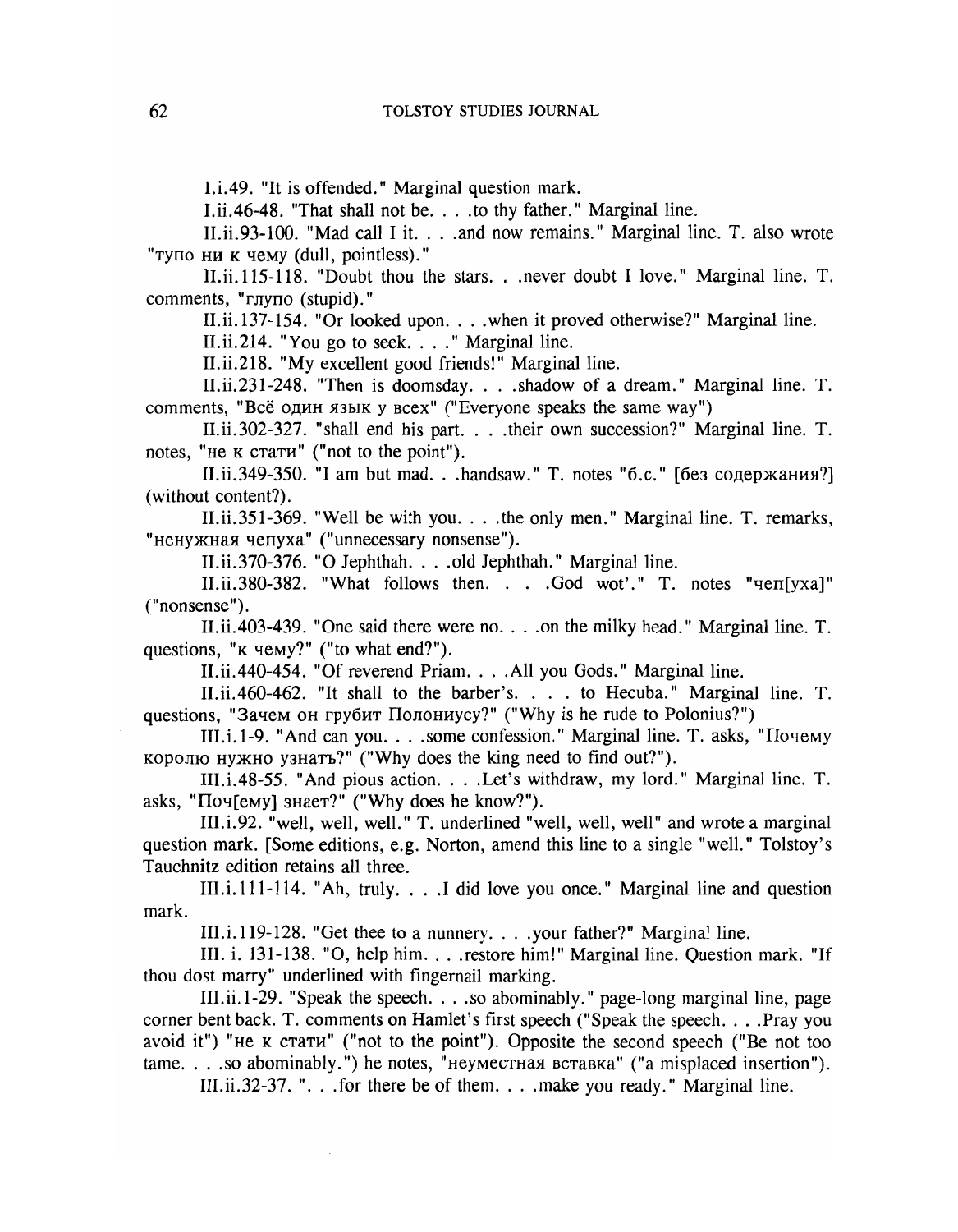III.ii,81-111. "They are coming....Ay, my lord." Marginal line. "That's a fair thought to lie between maids' legs." is underlined. The entire passage is marked "6.(e3] с. [одержания]."

lII.ii.257-269. "A whole one....he likes it not, perdy." Marginal line.

III. iii. 8-21. "Most holy.... petty consequence." Marginal line. Tolstoy questions, "K yemy?" ("To what end?").

III.iii.53-72. "That cannot be....may be welL" Marginal line in red pencil. T. notes (in black pencil), "Ни то, ни се" ("Neither this nor that").

III.iii.73-78. "Now might I. ...To heaven." Marginal line. T. comments, "пошло" ("vulgar").

III.iii.79. "Why, this is hire and salary, not revenge." Underlined with marginal question mark.

III.iii. 80-86. "'A took my father. . . . fit and seasoned." Marginal line.

IILiii.93. "... that his heels may kick at heaven," Underlined. T's note partly illegible: " $\text{I, B.}$ " or " $\text{I, C.}$ " [?]

III.iv.22-25. "What, ho!... I am slain!" Marginal line. T. asks, "K  $\mu$ emy?" ("To what end?").

III.iv.32-35. "Ay, lady....thy fortune." Marginal line. T. asks, "3aqem?" ("What for?").

III.iv.56-82. "See what a... not so mope." Marginal line. T. notes, "Искуств.[енно] ни одного натурального слова." (Artificial. Not a single natural word").

III.iv.82-87. "0 shame....gives the charge... " Marginal line.

III.iv.89-92. "O Hamlet!....leave their tinct." Marginal line. T. notes, "вдруг" ("suddenly").

III. iv. 98. "A slave that is not twentieth part the tithe. . . ". Underlined. T. comments, "арифметика" ("arithmetic").

lII.iv.122-125. "And as...thy distemper. .. ". Marginal line. "Your bedded hair like life in excrements" underlined.

III.iv.153-159. "Infects unseen....do him good." Marginal line. "Forgive me this my virtue" underlined with marginal question mark.

III.iv.161-175. "0, throwaway....desirous to be blest. .. ". Marginal line. T. notes, "говорит автор" ("the author speaks").

IIl.iv.182. "I must be cruel only to be kind." Underlined with marginal question mark.

III.iv.196-200. "No, in despite...own neck down." Marginal line with question mark.

III.iv.207-213. "Whom I will. ...most sweet. .. ". Marginal line.

IV.i.25-45. "O'er whom...and dismay." No marginal line, but T. comments opposite this passage "Король опять спокен" ("The king is again calm").

IV.ii.9-26. "That I can keep... all after." Marginal line. T. notes, "Должно"  $6$ ыть [ $0$ стр $0$ умн $0$ ]." ("This is supposed to be [witty]?") The last word is blurred; the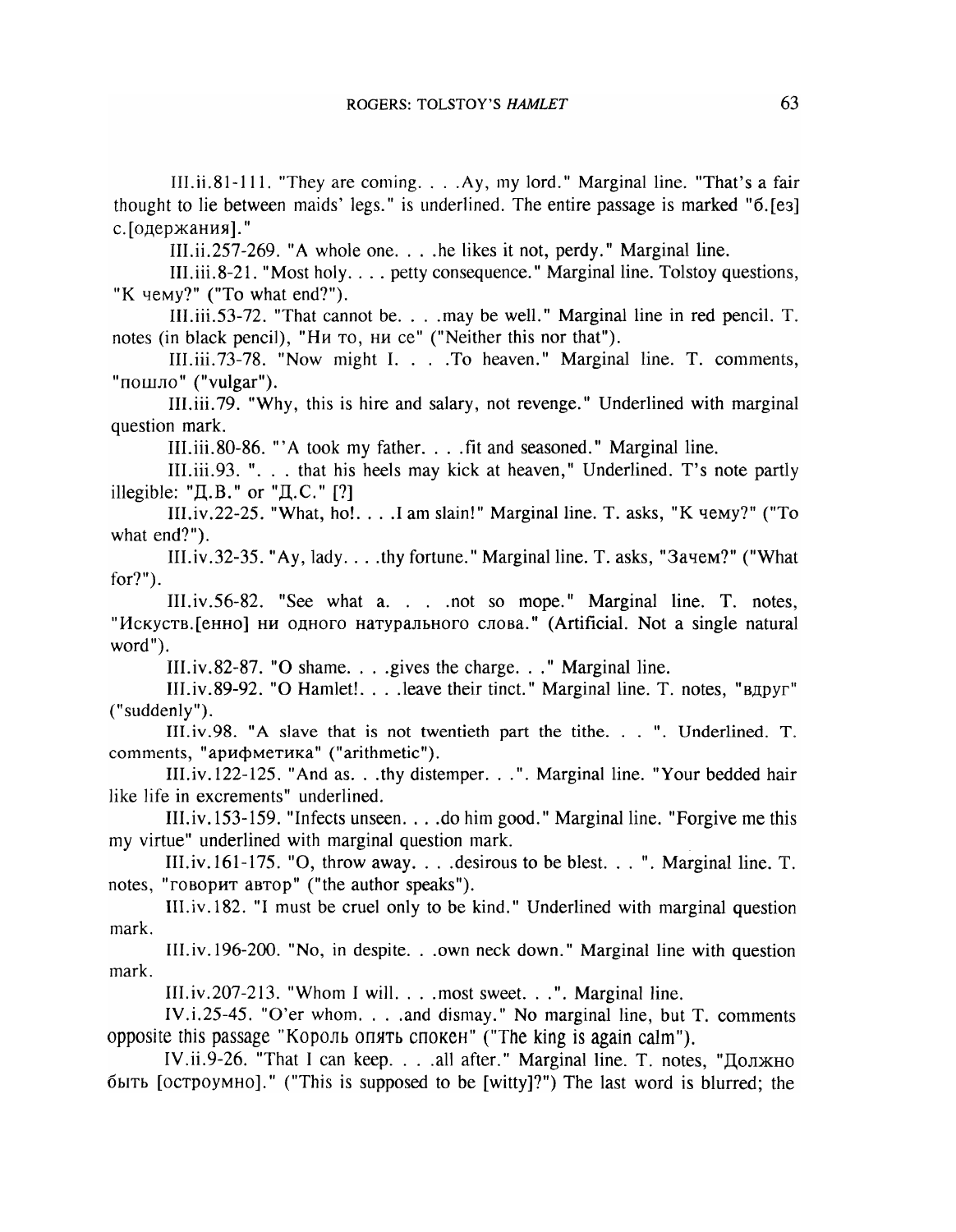interpretation is Bulgakov's.

IV.iii.8. "This sudden sending.... " No marginal line, but T. notes here "Bee одно говорит." ("Always says the same thing.")

IV.iv.46-66. "To do't. . . . nothing worth." Marginal line. T. notes, "считает XOPOllIHM" ("[This he] considers to be good").

IV.vii.30-36. "That we are made....to the queen." Marginal line. "our beard be shook with danger" underlined.

IV.vii.125-137. "No place....your father." No marginal line, but T. notes of the speech, "как естественно." ("how natural").

IV.vii.182-186. "Alas, then....these are gone." Marginal line. T. notes, "KaK MMJIO" ("how sweet"). "Too much of water hast thou, poor Ophelia" underlined.

 $V.i.3-29.$  "I tell thee....he had none." Marginal line. T. protests, "глупо, скучно, претенциозно" ("stupid, boring, pretentious").

V.i.141-164. " How long will....flashes of merriment. ... " Marginal line. T. notes, "пошло глупо" ("vulgar, stupid").

V.i.224-227. "What is he. . .hearers." marginal line.

V.i.229. "Thou pray'st not well." No marginal line. T. notes, "rpy6o" ("crude").

V.i.239-245. "Until my eyelids....forbear him." Marginal line. "Forty thousand brothers" underlined.

V.i.246-274. "'Swounds....burning zone...." Marginal line. T. notes, "BApyr" [полюбил]" ("Suddenly he [fell in love]"). The last word is blurred; the interpretation is Bulgakov's.